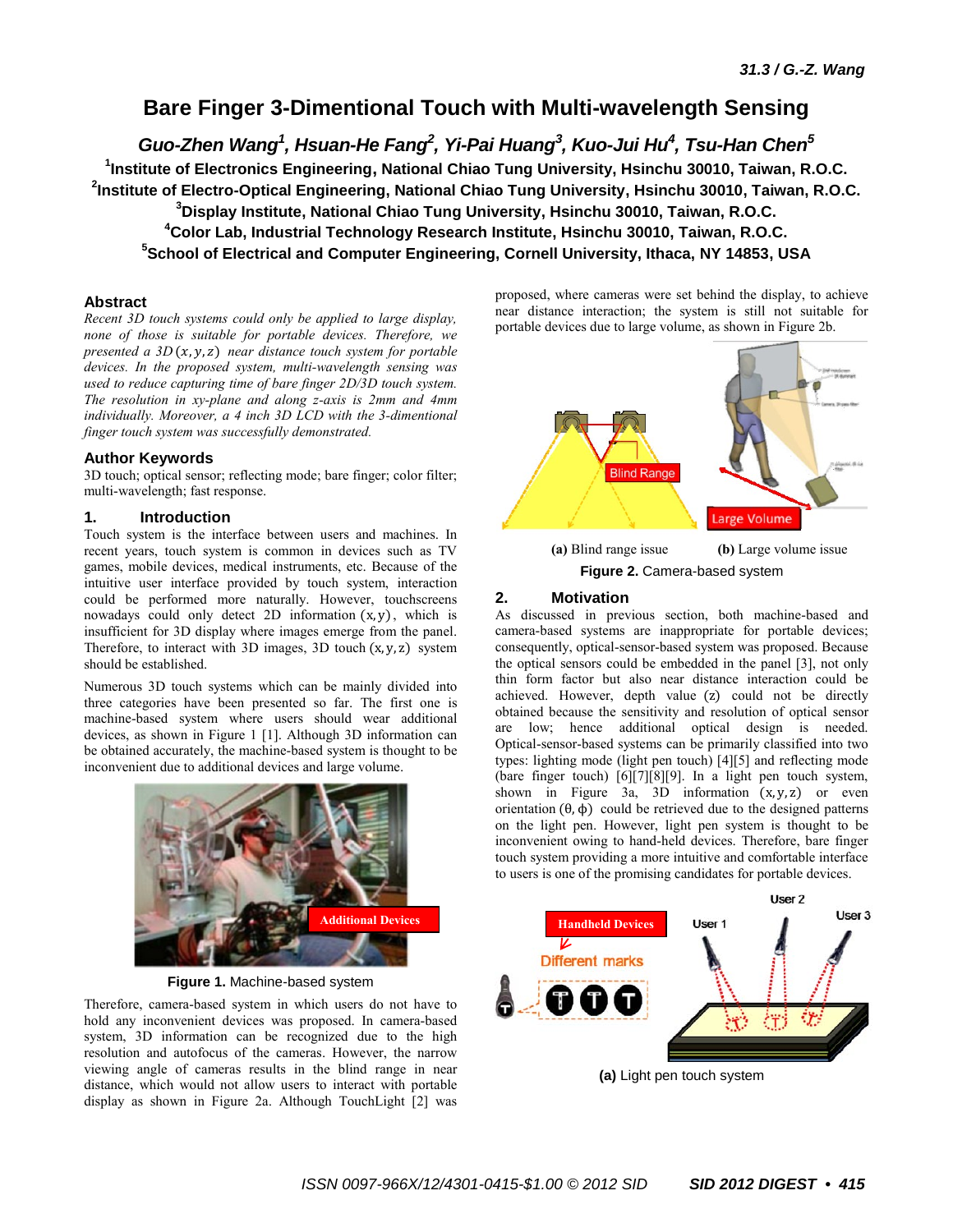

**(b)** Bare finger touch system **Figure 3.** Optical-sensor-based system

A 3D finger touch with sequential illuminators [9] was proposed, and its construction is illustrated in Figure 3b. In the system, sequential illumination was carried out to detect 3D information; light was collimated at different tilt angles sequentially and the optical sensor captured reflected light synchronously. However, at least six frames were requested in order to get 3D coordinates, thus slow response became an issue. Slow response is an undesired feature of touchscreens; accordingly, our objective was to reduce the capturing time of the system by using parallel processing concept, multi-wavelength sensing. By utilizing parallel processing method, the information could be captured simultaneously instead of sequentially processed; the response time could be shortened, as shown in Figure 4.



**Figure 4.** Concept of reducing capturing time

### **3. Multi-wavelength Sensing system**

In the multi-wavelength sensing system, different pieces of information of different tilt angles are captured simultaneously. In order to achieve multi-wavelength sensing, the construction of optical sensor is illustrated in Figure 5. Based on traditional display, the optical sensors are embedded on the TFT substrate; moreover, they are positioned under the color filter. Therefore, the optical sensors could sense red, green and blue light separately; hence the multi-wavelength sensors are introduced.



**Figure 5.** Touch panel with multi-wavelength sensors

To locate 3D position of an input object, multi-wavelength illumination is introduced, as shown in Figure 6. IR backlight, embedded in backlight system of display, is utilized to locate 2D coordinates  $(x, y)$ ; the side illuminators, constituting highly-collimated RGB LEDs line lights, are exploited to scan information of different tilt angles  $\theta$ . Moreover, at each frame, RGB line lights are emitted at different tilt angles simultaneously; and then the reflected light of different tilt angle could be captured by RGB optical sensors at the same time. Therefore, the capturing rate of the multi-wavelength sensing system could be up to as three times as that of the single wavelength (IR) one.



**Figure 6.** Multi-wavelength illumination

Based on the panel with multi-wavelength sensors and multi-wavelength illuminators, the system agriculture is also shown in Figure 6. 2D coordinates  $(x, y)$  are defined as the projection of the finger onto the panel; dx is the distance between side illuminator and the object along x-direction.  $\theta_s$  is special tilt angle at which light from side illuminator directly hit the object; and at the angle do the optical sensor receive an image with great intensity. In addition, depth value  $(z)$  is rectifiable through trigonometry.

## **4. Algorithms**

Multi-wavelength sensing algorithm was proposed to analyze the images obtained from multi-wavelength illumination, as shown in Figure 7. In the beginning, images are classified into two groups, one is the image captured from backlight illumination, and the other is that form side illumination. All the images then are de-noised. After images being de-noised, overall intensity of the image from backlight illumination is used to judge whether the input object touched the panel or not. If the object touched the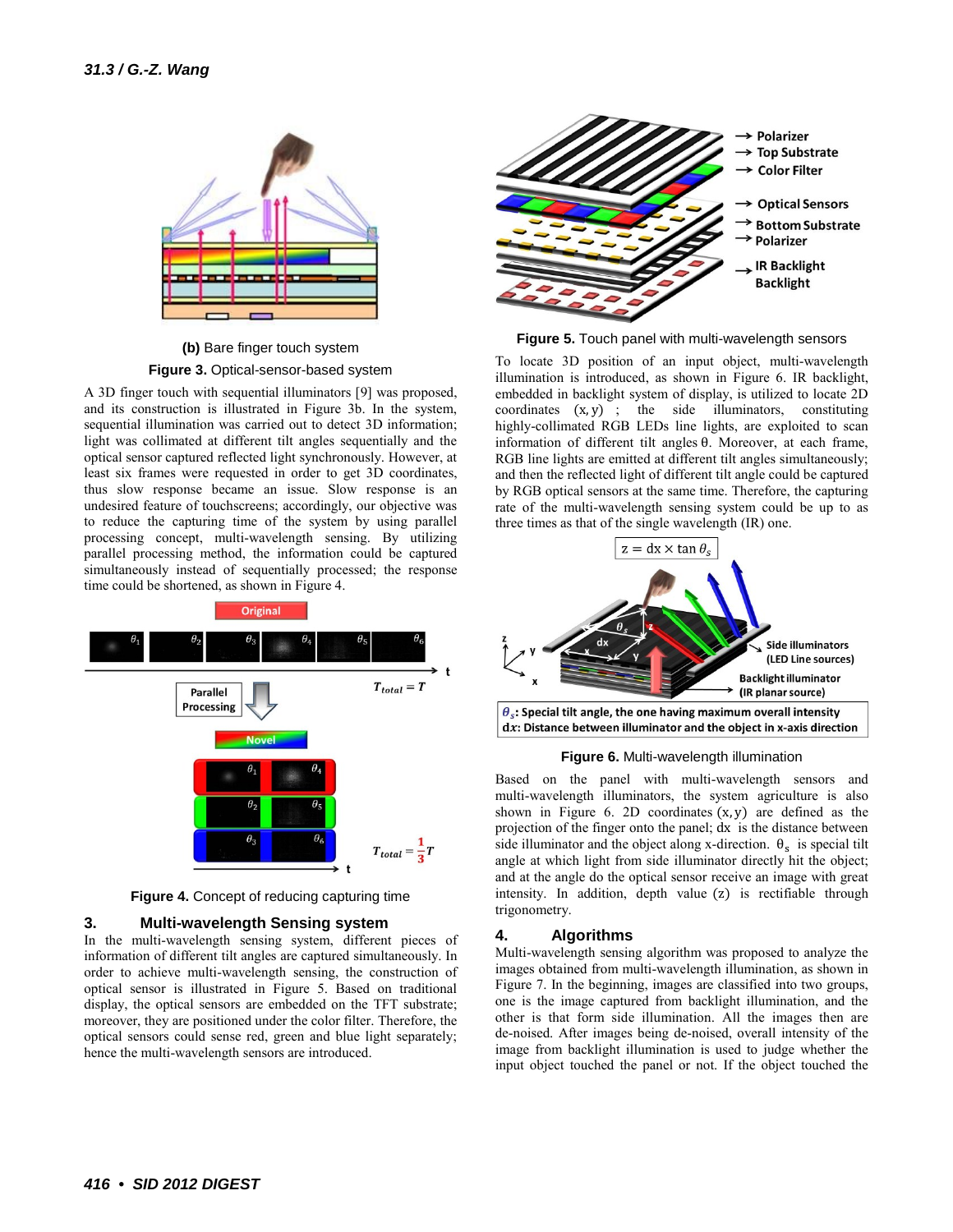

**Figure 7.** Flow chart of multi-wavelength sensing system

panel, full search is executed on the image, obtained through backlight illumination, to locate the 2D position  $(x, y)$  Otherwise, if the object hovered above the panel, full search is also executed to locate 2D coordinates; meanwhile, to search for depth value, the images from side illumination are individually calculated for their intensity. Besides, intensity of each image correlates to the tilt angle where it is captured. By comparing the intensity, the special tilt angle  $\theta_s$  is found to be the one with maximum intensity. Therefore, depth value (z) can be calculated. Finally, 3D information  $(x, y, z)$  is retrieved.

### **5. Experiment Constructions**

Our proposed system was implemented on a 4-inch panel, where the optical sensors were embedded under red and blue color filter; pico-projectors were used as side illuminators, as shown in Figure 8a. And the software platform extracts signal from panel to form images for analysis, as shown in Figure 8b. In addition, because there were solely two sensors, red and blue lights were emitted in sequence, as illustrated in Figure 8c. At each frame, red and blue lights were collimated at different tilt angles simultaneously, and two images were captured by optical sensors separately. In addition, the working range of the system was set to be from 0 mm to 30 mm along z-axis above the whole plane, which is feasible on portable devices.



**(a)** Hardware platform





**Figure 8.** Experimental platform

## **6. Experiment Results**

### **6.1. Z-axis Depth Accuracy**

To determine the resolution in xy-plane and z-axis, a scatter-reflected object, simulated as bare finger, was moved vertically along the z-axis from 0 to 30 mm in 2.5 mm steps. For xy-resolution, images captured from backlight illumination are shown in Figure 9. The samples showed the maximum error was 2 mm. On the other hand, for z-resolution, the response of calculated depth value vs. real depth value is shown in Figure 10. The maximum error was 4 mm. Therefore, in reasonable working range of portable devices, the system could detect 3D information  $(x, y, z)$  accurately.